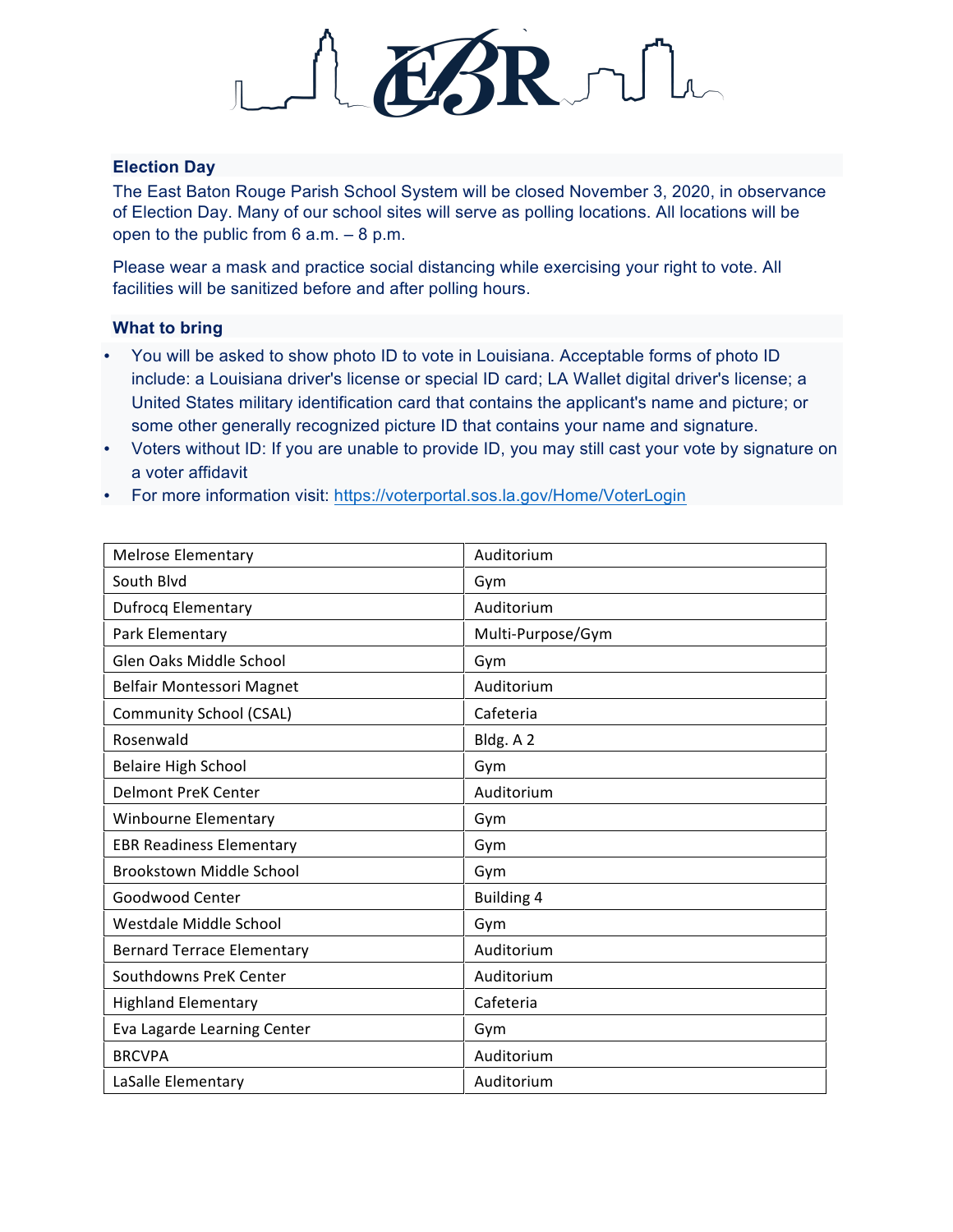

| Howell/Arlington Prep                  | Auditorium                               |
|----------------------------------------|------------------------------------------|
| <b>Broadmoor Elementary</b>            | Multi-Purpose                            |
| <b>Broadmoor High School</b>           | Gym                                      |
| Villa Del Rey Elementary               | Auditorium                               |
| Christa McAuliffe Center               | Front Lobby                              |
| Glasgow MS                             | Gym                                      |
| <b>Valley Park</b>                     | Gym                                      |
| Sherwood Middle Academic Magnet School | Gym                                      |
| Westdale Heights Academic Magnet       | Gym                                      |
| <b>Buchanan Elementary</b>             | Auditorium                               |
| Park Forest Elementary                 | Auditorium                               |
| Twin Oaks Elementary                   | <b>Commons Area</b>                      |
| Cedarcrest-Southmoor                   | <b>Commons Area</b>                      |
| Tara HS                                | Gym                                      |
| Magnolia Woods Elementary              | Auditorium                               |
| Park Forest MS                         | Gym                                      |
| Northdale Academy                      | Auditorium                               |
| JK Haynes (EBR Readiness HS/Banks)     | Auditorium                               |
| Ryan Elementary                        | Commons Area                             |
| <b>Glen Oaks Park Elementary</b>       | <b>Commons Area</b>                      |
| Crestworth Elementary                  | Common Area                              |
| Wedgewood Elementary                   | Auditorium                               |
| Parkview Elementary                    | Commons Area                             |
| <b>Progress Elementary</b>             | Auditorium                               |
| Wildwood Elementary                    | <b>Commons Area</b>                      |
| Northeast Elementary                   | Gym                                      |
| Sharon Hills Elementary                | Auditorium                               |
| <b>Brownfields Elementary</b>          | Cafeteria                                |
| White Hills Elementary                 | Auditorium                               |
| Glen Oaks High School                  | Vestibule Area (atrium foyer) In J bldg. |
| <b>EBR Readiness Middle School</b>     | Auditorium                               |
| Merrydale Elementary                   | <b>Commons Area</b>                      |
| <b>Forest Heights Elementary</b>       | Commons Area                             |
| River Oaks Elementary                  | Commons Area                             |
| Jefferson Terrace Academy              | Cafeteria                                |
| Shenandoah Elementary                  | <b>Commons Area</b>                      |
| Southeast Middle Magnet School         | Gym                                      |
| <b>Westminster Elementary</b>          | Auditorium                               |